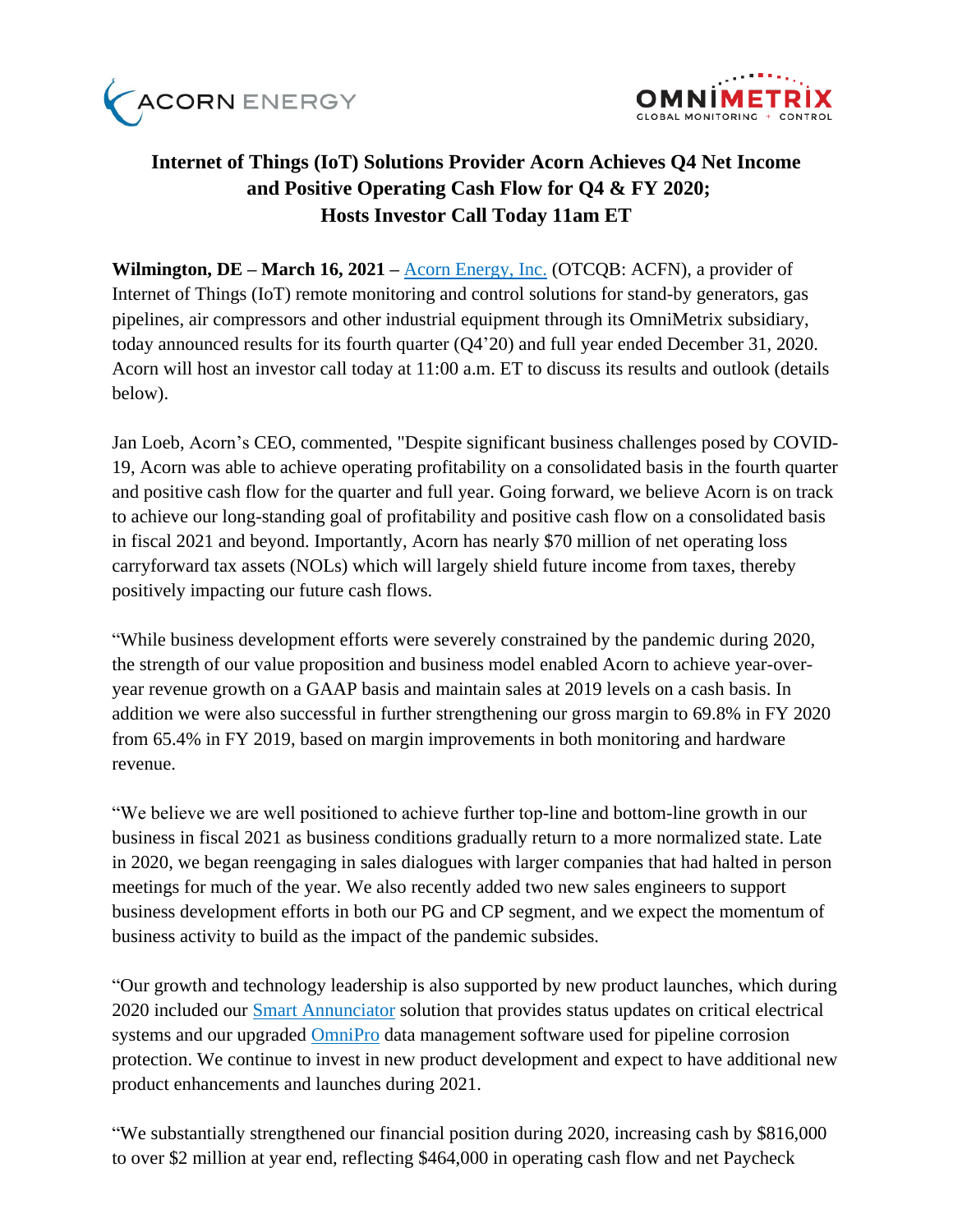Protection Program ("PPP") loan proceeds of \$421,000, partially offset by some investments into the business. Our strengthened balance sheet provides a solid foundation to advance the company and to consider value-enhancing growth opportunities.

"Fortunately, our business has proven to be very resilient over the past year. We believe this strength is due to the value and ROI that remote monitoring solutions deliver versus laborintensive alternatives. Our clear value proposition, combined with continued low levels of penetration for industrial monitoring and the overall Internet of Things ("IoT") network, give us confidence in the long term growth opportunities for our business. We continue to target average annual revenue growth of 20% and expect to return to a trajectory more in line with that goal in 2021."

| $($$ in thousands)        |    | 2020  |    | 2019  | <b>Change</b> |
|---------------------------|----|-------|----|-------|---------------|
| <b>Monitoring revenue</b> | \$ | 3,819 | S  | 3,327 | 14.8%         |
| <b>Hardware revenue</b>   |    | 2,103 | S  | 2,163 | $-2.8\%$      |
| <b>Total revenue</b>      | \$ | 5,922 | \$ | 5,490 | 7.9%          |
| Gross profit              | S  | 4.131 | S  | 3,590 | 15.1%         |
| <b>Gross margin</b>       |    | 69.8% |    | 65.4% |               |

# **OmniMetrix Summary Financial Results**

All of Acorn's revenue currently derives from its 99%-owned operating subsidiary, OmniMetrix.

OmniMetrix revenue grew 8% to \$5.9M in 2020 from \$5.5M in 2019, attributed primarily to a 15% increase in monitoring revenue, offset by a 3% decrease in hardware revenue. Monitoring revenue growth reflects an increase in the number of units being monitored; whereas the decline in hardware sales principally reflects business development disruptions caused by COVID-19 with the most significant negative impact occurring in the corrosion protection (CP) segment where the customer base is large corporations. Revenue in Q4'20 was 14% higher than Q4'19 revenue as a result of increases in both monitoring and hardware revenue. In accordance with GAAP, hardware sales are deferred and recognized to revenue over the estimated life of the unit (three years); thus, 2020 revenue includes amortization of hardware sales made in the prior twenty-four months as well.

Gross profit grew 15% in 2020, driven by a greater percentage of total revenue from monitoring, which has a higher gross margin, and due to a change in the product mix. Gross margin on hardware increased to 44% in 2020 from 38% in 2019, due to reduced costs on new power generation (PG) products and a more cost efficient CP product mix. Gross margin on monitoring revenue remained strong at 84% in both 2020 and 2019. In Q4'20, gross profit grew 17% to \$1,110,000 vs. \$946,000 in Q4'19 and gross margin had a nominal increase to 69% from 68% in Q4'19.

OmniMetrix's total operating expense increased 4% to \$3,551,000 from \$3,413,000 in 2019, principally due to a \$60,000 or 11% increase in research and development ("R&D") expense and a \$79,000 or 3% increase in selling, general and administrative ("SG&A") expenses. The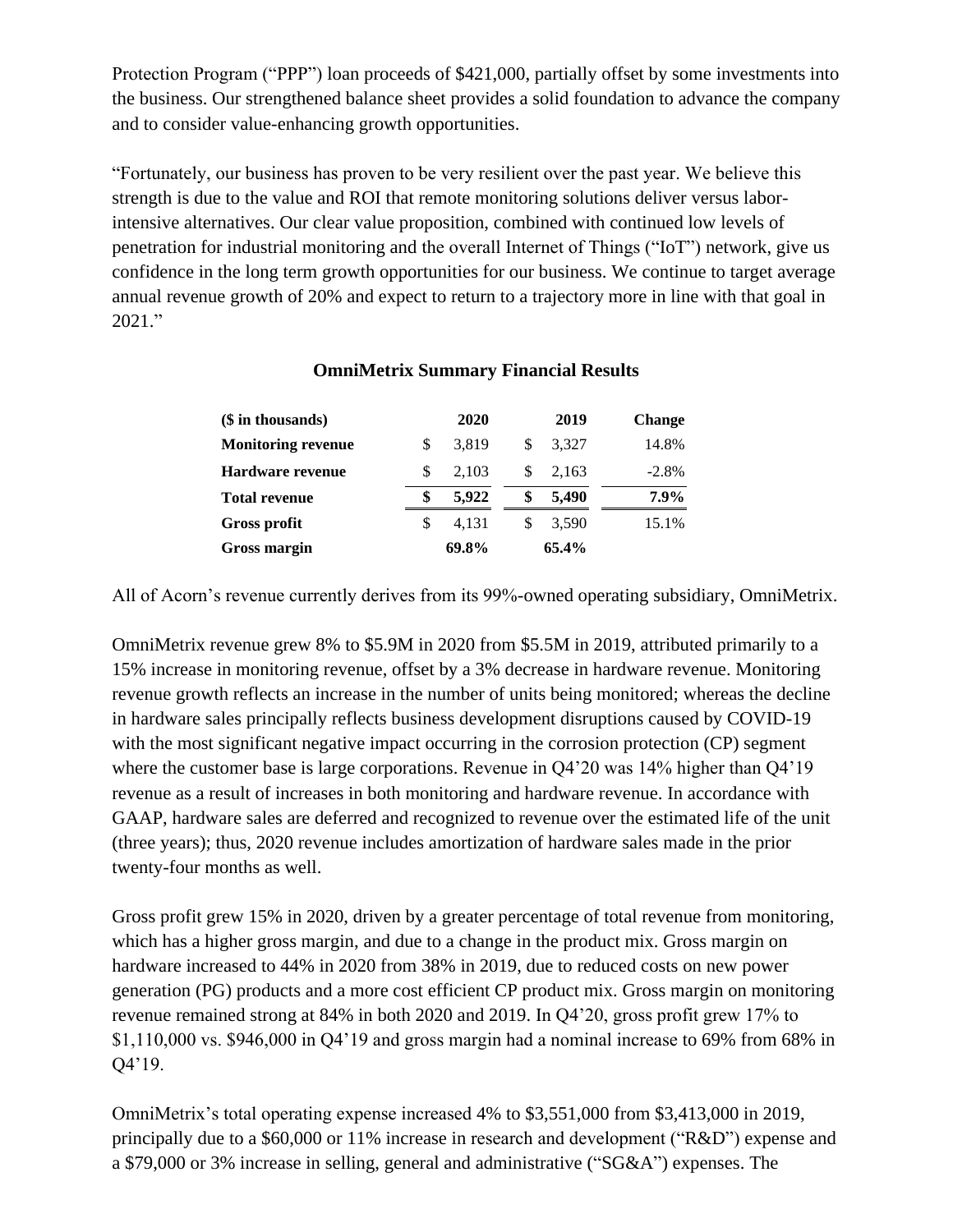increase in R&D expense was for the continued development of next generation products and the exploration of possible new product lines. OmniMetrix's Q4'20 total operating expenses increased 4% to \$888,000 from \$857,000 in Q4'19.

Management expects a moderate increase in R&D expense in 2021 as OmniMetrix continues to work on certain initiatives to redesign products and expand product lines to build on its technology leadership and support market share gains. Management anticipates that SG&A costs will increase approximately 15% in 2021 due to having a fully staffed and expanded sales team and continued investments in technology and operations.

OmniMetrix generated operating income of \$580,000 in 2020 versus operating income of \$177,000 in 2019, principally due to increased revenue combined with gross margin expansion, partially offset by modestly higher operating expenses. OmniMetrix's Q4'20 operating income increased to \$222,000, compared to \$89,000 in Q4'19.

# **Acorn Consolidated Financial Results**

For the year, Acorn's corporate SG&A costs increased by \$14,000 (2%) to \$890,000 in 2020, principally due to higher professional fees. In Q4'20, corporate SG&A was \$213,000 vs. \$197,000 in Q4'19, also relating to higher professional fees.

Acorn recognized a gain of \$421,000 in Q4'20 and the full year 2020 on the extinguishment of OmniMetrix's PPP loan, pursuant to the loan's terms. Including the PPP gain, net income attributable to Acorn shareholders improved to \$69,000, or \$0.00 per share, in 2020, as compared to a net loss of \$618,000, or (\$0.02) per share, in 2019. The non-controlling interest share of net income was \$7,000 for 2020 compared to a share of net loss of \$29,000 for 2019. Q4'20 net income attributable to Acorn shareholders improved to \$417,000, or \$0.01 per share, from a net loss of \$61,000, or \$0.00 per share in Q4'19. The non-controlling interest share of net income for Q4'20 was \$6,000 compared to zero for Q4'19. Excluding the gain from the PPP extinguishment, Acorn would have recorded consolidated Q4'20 net income before noncontrolling interest of \$2,000.

# **Liquidity and Capital Resources**

Cash generated from operating activities improved to \$464,000 in 2020, including \$164,000 generated in Q4, which compares to a use of cash of \$1.2M in 2019, including a use of \$288,000 in Q4'19.

At December 31, 2020, consolidated cash and cash equivalents increased to \$2,063,000 from \$1,247,000 at December 31, 2019. The increase of \$816,000, is mainly due to cash generated from operating activities plus net proceeds from PPP loans, partially offset by investments in the business.

OmniMetrix's outstanding balance on its receivables-based line of credit as of December 31, 2020 was \$149,000, as compared to \$136,000 at December 31, 2019. This line was paid off and management elected not to renew the credit line but rather allowed it to expire in accordance with its terms on February 28, 2021. Acorn believes the Company's current cash and expected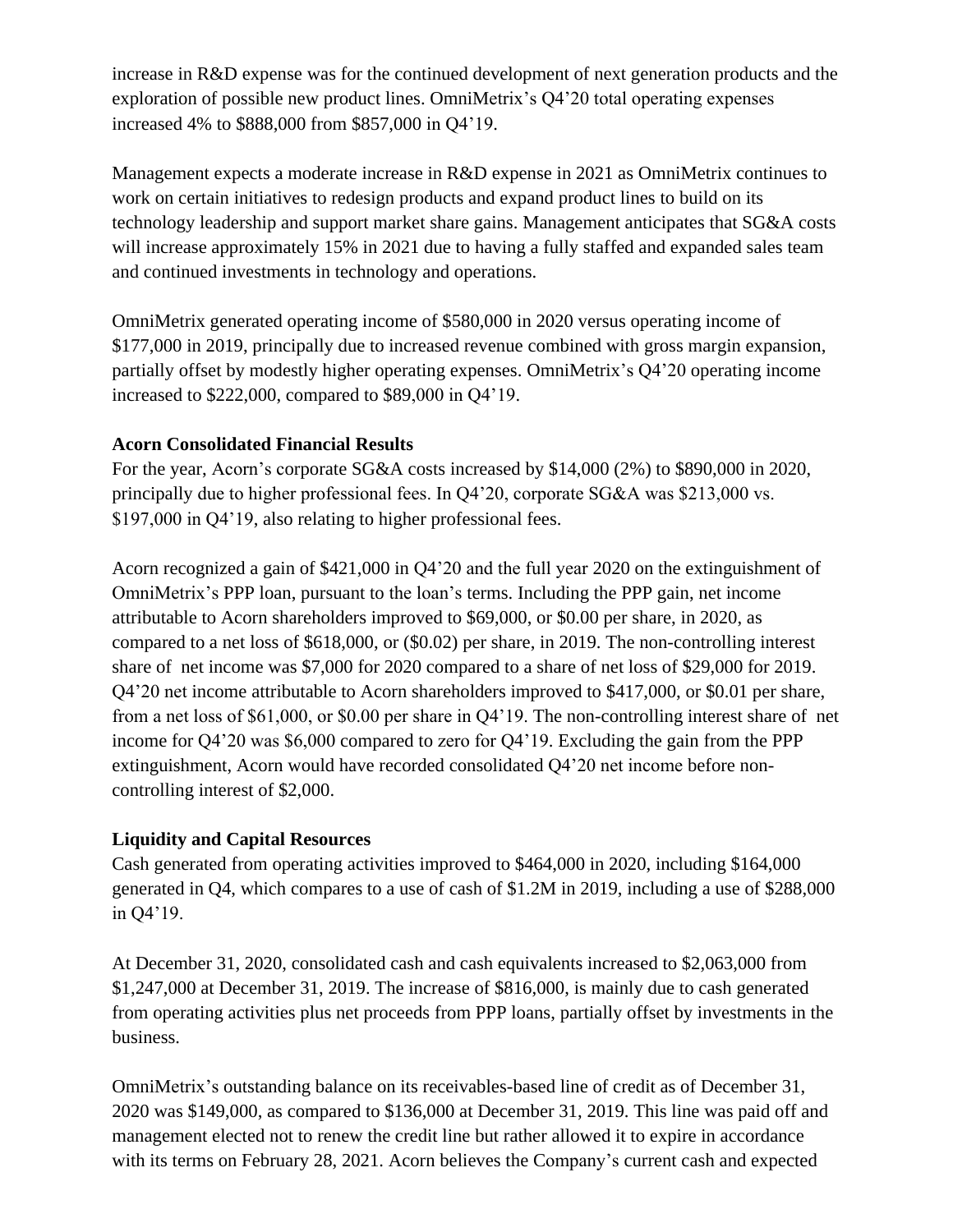cash flow from operations provides sufficient liquidity to finance the company's existing operations for the foreseeable future.

The continuing global impact of COVID-19 remains an uncertainty. The Company's operations could be materially affected by a lingering pandemic, including a material adverse impact on the Company's financial position, operations and cash flows. Possible effects may include, but are not limited to, disruption to the Company's customers and revenue, absenteeism in the Company's labor workforce, and supply chain disruption.

## **Conference Call Details**

| Date/Time:                         | Tuesday, March 16th at 11:00 am ET                                                                                            |
|------------------------------------|-------------------------------------------------------------------------------------------------------------------------------|
| <b>Dial-in Number:</b>             | 1-844-834-0644 or 1-412-317-5190 (Int'l)                                                                                      |
| <b>Online Replay/Transcript:</b>   | Audio file and call transcript will be posted to the                                                                          |
|                                    | Investor section of Acorn's website when available.                                                                           |
| <b>Submit Questions via Email:</b> | $\operatorname{acfn}\nolimits @ \operatorname{catalyst-ir}.\nolimits com - \operatorname{before}\nolimits$ or after the call. |

### **About Acorn (**[www.acornenergy.com](http://www.acornenergy.com/)**)** and **OmniMetrixTM** [\(www.omnimetrix.net\)](http://www.omnimetrix.net/)

Acorn Energy, Inc. owns a 99% equity stake in OmniMetrix, a pioneer and leader in machine-tomachine (M2M) and Internet of Things (IoT) wireless remote monitoring and control solutions for stand-by power generators, gas pipelines, air compressors and other industrial equipment. OmniMetrix's proven, cost-effective solutions make critical systems more reliable. The company monitors tens of thousands of assets for customers, which include 25 Fortune/Global 500 companies. In addition to residential generators, OmniMetrix solutions monitor critical equipment used by cell towers, manufacturing plants, medical facilities, data centers, retail stores, public transportation systems, energy distribution and federal, state and municipal government facilities.

#### **Safe Harbor Statement**

This press release includes forward-looking statements, which are subject to risks and uncertainties. There is no assurance that Acorn will be successful in growing its business, reaching profitability, or maximizing the value of its operating company and other assets. A complete discussion of the risks and uncertainties that may affect Acorn Energy's business, including the business of its subsidiary, is included in "Risk Factors" in the Company's most recent Annual Report on Form 10-K as filed by the Company with the Securities and Exchange Commission.

#### **Follow us**

Twitter: [@Acorn\\_IR](https://twitter.com/ACORN_IR) and [@OmniMetrix](https://twitter.com/OmniMetrix)

**Investor Relations Contacts** Catalyst IR William Jones, 267-987-2082 David Collins, 212-924-9800 [acfn@catalyst-ir.com](mailto:acfn@catalyst-ir.com)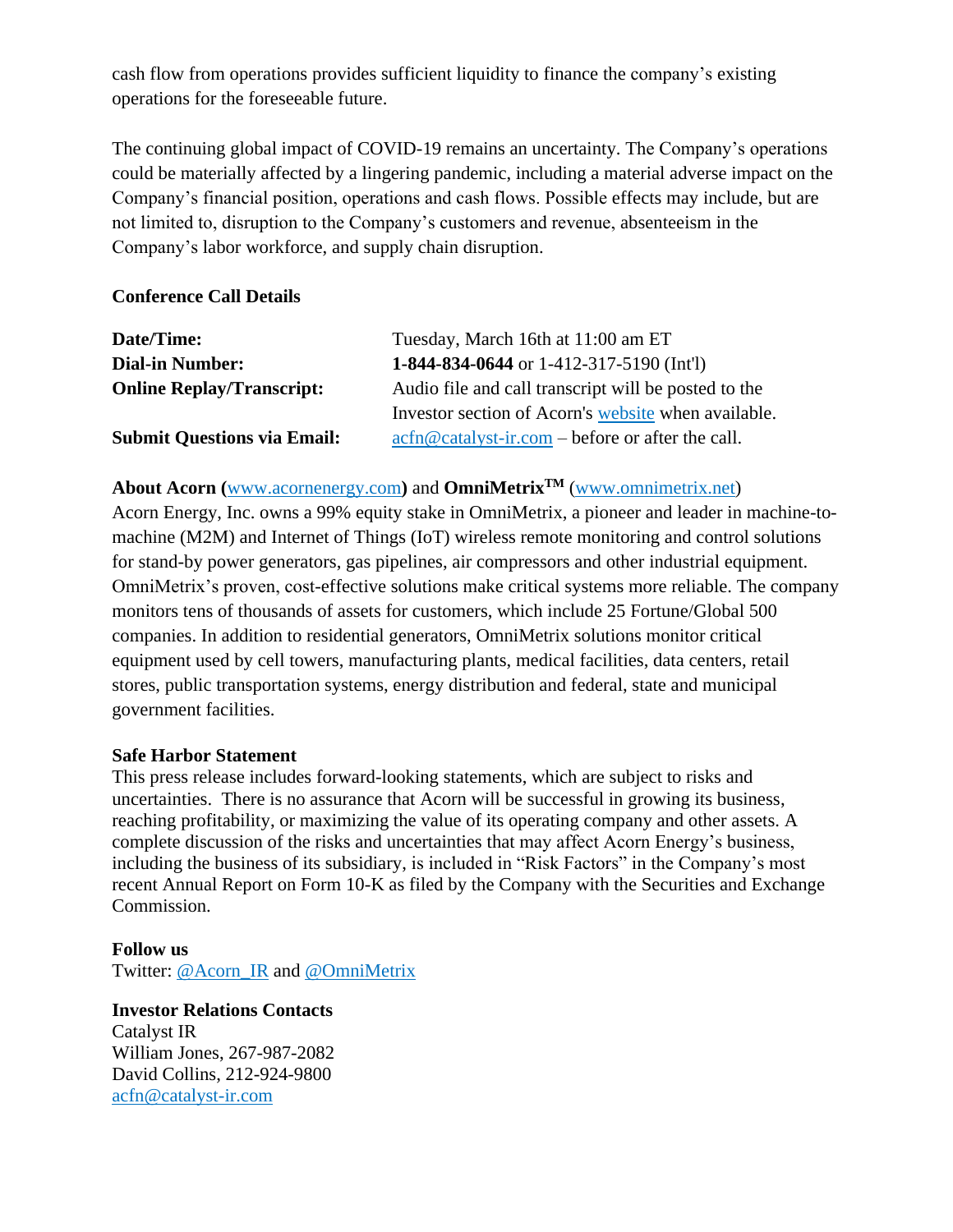### **ACORN ENERGY, INC. AND SUBSIDIARIES CONDENSED CONSOLIDATED STATEMENTS OF OPERATIONS (IN THOUSANDS, EXCEPT PER SHARE DATA)**

|                                                                                                               | <b>Year ended</b><br>December 31. |        | <b>Three months ended</b><br>December 31, |        |                           |        |               |        |
|---------------------------------------------------------------------------------------------------------------|-----------------------------------|--------|-------------------------------------------|--------|---------------------------|--------|---------------|--------|
|                                                                                                               |                                   | 2020   |                                           | 2019   |                           | 2020   |               | 2019   |
| Revenue                                                                                                       | $\mathcal{S}$                     | 5,922  | $\mathcal{S}$                             | 5,490  | $\mathcal{S}$             | 1,599  | $\mathcal{S}$ | 1,400  |
| Cost of sales                                                                                                 |                                   | 1,791  |                                           | 1,900  |                           | 489    |               | 454    |
| Gross profit                                                                                                  |                                   | 4,131  |                                           | 3,590  |                           | 1,110  |               | 946    |
| Operating expenses:                                                                                           |                                   |        |                                           |        |                           |        |               |        |
| Research and development expenses                                                                             |                                   | 619    |                                           | 559    |                           | 166    |               | 139    |
| Selling, general and administrative expenses                                                                  |                                   | 3,822  |                                           | 3,730  |                           | 935    |               | 915    |
| Total operating expenses                                                                                      |                                   | 4,441  |                                           | 4,289  |                           | 1,101  |               | 1,054  |
| Operating income (loss)                                                                                       |                                   | (310)  |                                           | (699)  |                           | 9      |               | (108)  |
| Finance expense, net                                                                                          |                                   | (35)   |                                           | 2      |                           | (7)    |               | (3)    |
| Gain on SBA PPP loan extinguishment                                                                           |                                   | 421    |                                           |        |                           | 421    |               |        |
| Income (loss) before income taxes                                                                             |                                   | 76     |                                           | (697)  |                           | 423    |               | (111)  |
| Income tax expense                                                                                            |                                   |        |                                           |        |                           |        |               |        |
| Net income (loss) after income taxes                                                                          |                                   | 76     |                                           | (697)  |                           | 423    |               | (111)  |
| Gain on sale of interest in DSIT, net of transaction                                                          |                                   |        |                                           |        |                           |        |               |        |
| costs                                                                                                         |                                   |        |                                           | 50     |                           |        |               | 50     |
| Net income (loss)                                                                                             |                                   | 76     |                                           | (647)  |                           | 423    |               | (61)   |
| Non-controlling interest share of (income) loss                                                               |                                   | (7)    |                                           | 29     |                           | (6)    |               |        |
| Net income (loss) attributable to Acorn Energy,                                                               |                                   |        |                                           |        |                           |        |               |        |
| Inc. shareholders                                                                                             | $\$\,$                            | 69     | \$                                        | (618)  | $\boldsymbol{\mathsf{S}}$ | 417    | \$            | (61)   |
|                                                                                                               |                                   |        |                                           |        |                           |        |               |        |
| Basic and diluted net income (loss) per share<br>attributable to Acorn Energy, Inc. shareholders:             |                                   |        |                                           |        |                           |        |               |        |
| Net income (loss) per share attributable to<br>Acorn Energy, Inc. shareholders - basic and<br>diluted         | \$                                | 0.00   | \$                                        | (0.02) | \$                        | 0.01   | \$            | (0.00) |
| Weighted average number of shares outstanding<br>attributable to Acorn Energy, Inc. shareholders -<br>basic   |                                   | 39,674 |                                           | 35,495 |                           | 39,688 |               | 39,591 |
| Weighted average number of shares outstanding<br>attributable to Acorn Energy, Inc. shareholders -<br>diluted |                                   | 39,713 |                                           | 35,495 |                           | 39,766 |               | 39,591 |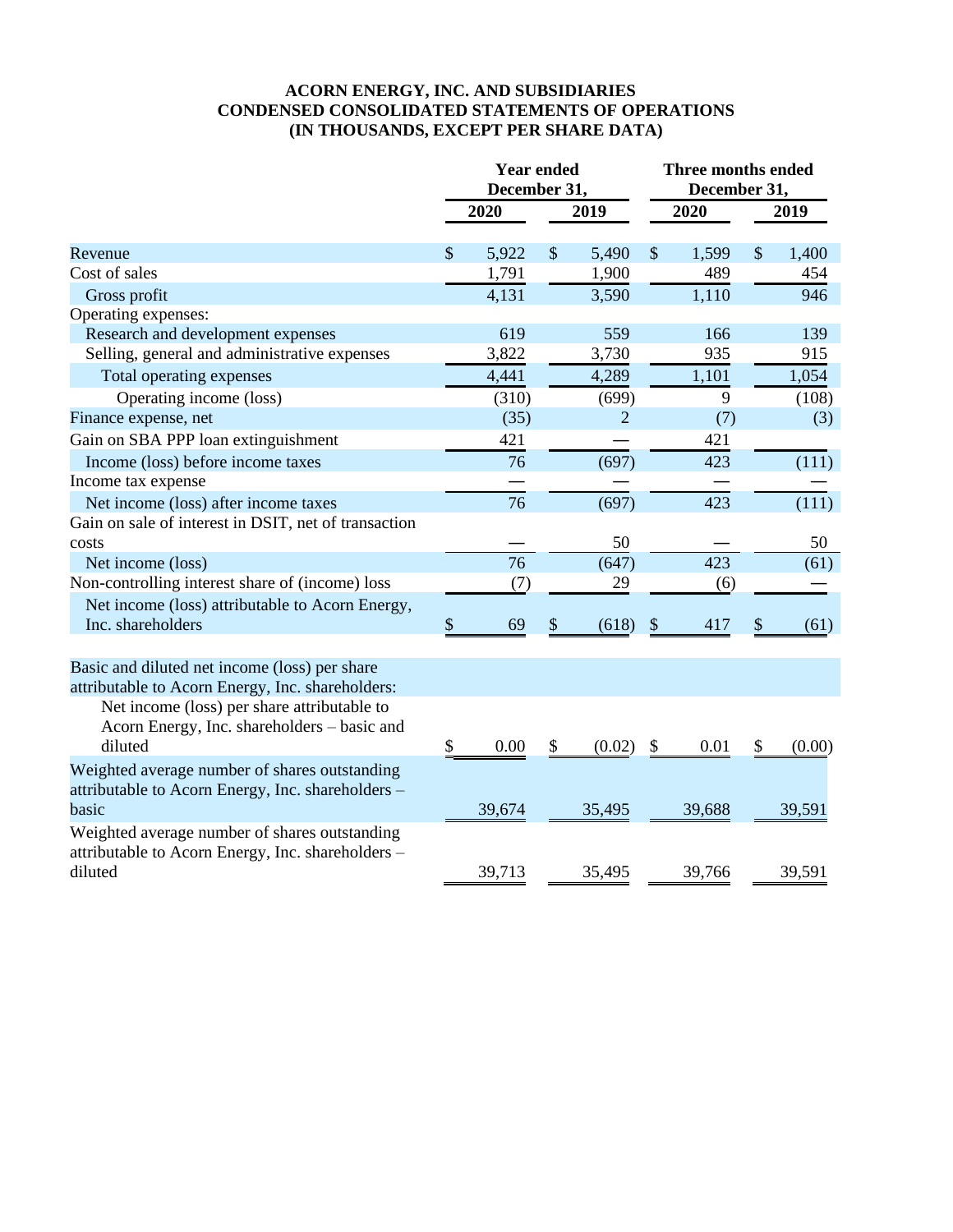#### **ACORN ENERGY, INC. AND SUBSIDIARIES CONSOLIDATED BALANCE SHEETS (IN THOUSANDS, EXCEPT SHARE AND PER SHARE DATA)**

|                                                            | As of<br>December 31, |            |               |            |  |
|------------------------------------------------------------|-----------------------|------------|---------------|------------|--|
|                                                            |                       | 2020       | 2019          |            |  |
| <b>ASSETS</b>                                              |                       |            |               |            |  |
| Current assets:                                            |                       |            |               |            |  |
| Cash                                                       | \$                    | 2,063      | \$            | 1,247      |  |
| Accounts receivable, net                                   |                       | 608        |               | 962        |  |
| Inventory, net                                             |                       | 236        |               | 291        |  |
| Other current assets                                       |                       | 126        |               | 189        |  |
| Deferred charges                                           |                       | 764        |               | 741        |  |
| Total current assets                                       |                       | 3,797      |               | 3,430      |  |
| Property and equipment, net                                |                       | 268        |               | 189        |  |
| Right-of-use assets, net                                   |                       | 494        |               | 587        |  |
| Other assets                                               |                       | 642        |               | 778        |  |
| <b>Total assets</b>                                        | \$                    | 5,201      | \$            | 4,984      |  |
|                                                            |                       |            |               |            |  |
| <b>LIABILITIES AND DEFICIT</b>                             |                       |            |               |            |  |
| <b>Current liabilities:</b>                                |                       |            |               |            |  |
| Short-term bank credit                                     | \$                    | 149        | $\mathcal{S}$ | 136        |  |
| Accounts payable                                           |                       | 229        |               | 197        |  |
| Accrued expenses                                           |                       | 168        |               | 136        |  |
| Deferred revenue                                           |                       | 3,214      |               | 3,004      |  |
| Current operating lease liabilities                        |                       | 99         |               | 53         |  |
| Other current liabilities                                  |                       | 33         |               | 68         |  |
| Total current liabilities                                  |                       | 3,892      |               | 3,594      |  |
| Long-term liabilities:                                     |                       |            |               |            |  |
| Deferred revenue                                           |                       | 1,340      |               | 1,491      |  |
| Noncurrent operating lease liabilities                     |                       | 443        |               | 542        |  |
| Other long-term liabilities                                |                       | 45         |               | 2          |  |
| Total long-term liabilities                                |                       | 1,828      |               | 2,035      |  |
| Commitments and contingencies                              |                       |            |               |            |  |
| Deficit:                                                   |                       |            |               |            |  |
| Acorn Energy, Inc. shareholders                            |                       |            |               |            |  |
| Common stock - \$0.01 par value per share:                 |                       |            |               |            |  |
| Authorized $-42,000,000$ shares; Issued $-39,687,589$ and  |                       |            |               |            |  |
| 39,591,339 shares at December 31, 2020 and 2019,           |                       |            |               |            |  |
| respectively                                               |                       | 397        |               | 396        |  |
| Additional paid-in capital                                 |                       | 102,726    |               | 101,655    |  |
| Warrants                                                   |                       | 3          |               | 1,021      |  |
| Accumulated deficit                                        |                       | (100, 613) |               | (100, 682) |  |
| Treasury stock, at $cost - 801,920$ shares at December 31, |                       |            |               |            |  |
| 2020 and 2019                                              |                       | (3,036)    |               | (3,036)    |  |
| Total Acorn Energy, Inc. shareholders' deficit             |                       | (523)      |               | (646)      |  |
| Non-controlling interests                                  |                       | 4          |               |            |  |
| Total deficit                                              |                       | (519)      |               | (645)      |  |
| Total liabilities and deficit                              | \$                    | 5,201      | \$            | 4,984      |  |